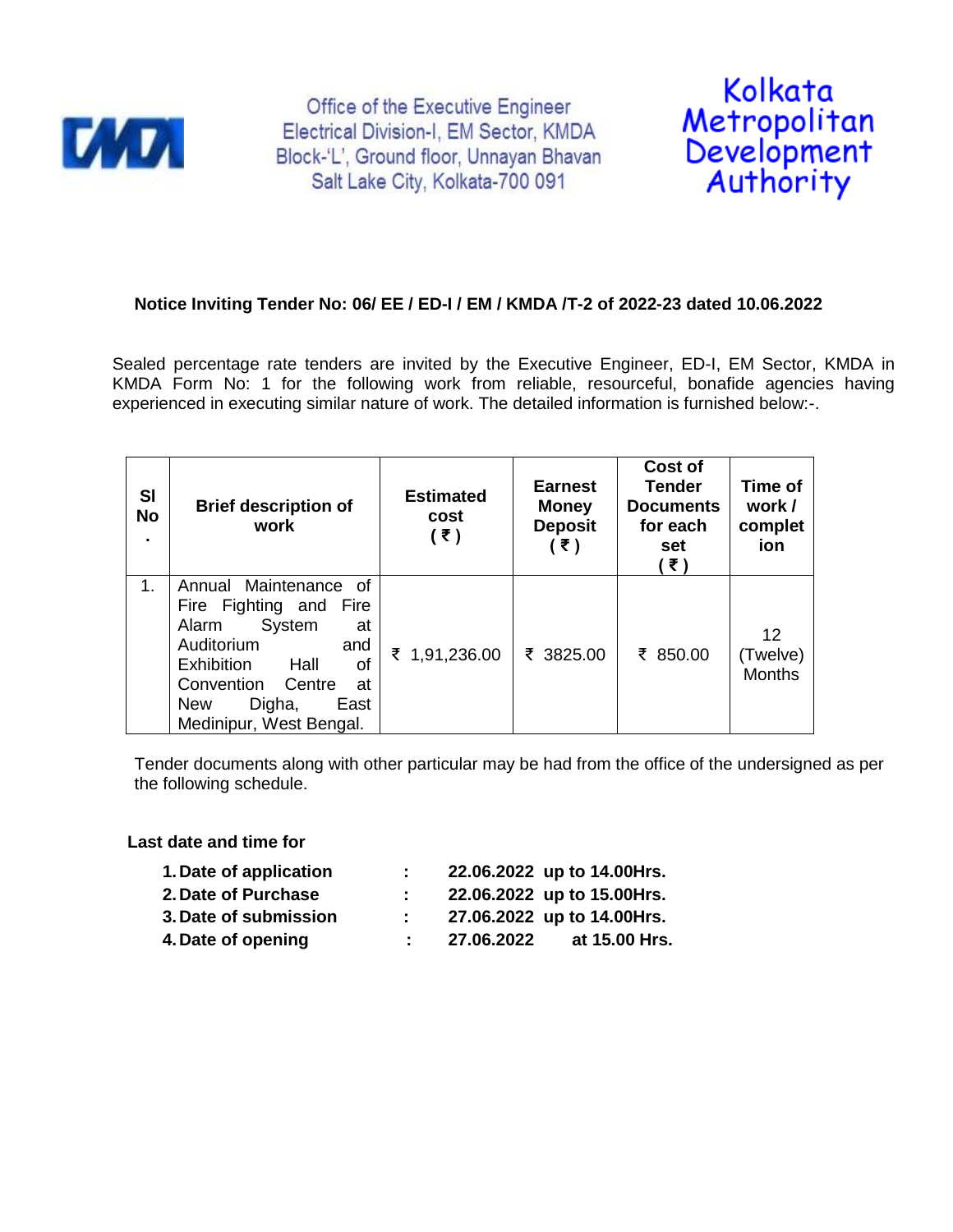(i) Tenderers **(a)** having successfully completed similar nature of job within last five years, of value not less than 40 % of the value put to tender in one single contract during 5 (five) years prior to the date of this tender notice **or (b)** having successfully completed similar nature of jobs of value not less than 30 % of the value put to tender in each of two separate contract during 5 (five) years prior to the date of this tender notice **or (c)** intending Tenderers should produce credential of one single running work on similar nature of jobs which has been completed to the extent of 80 % or more and value of which is not less than the 40 % of the value put to tender **and** each under any Govt./Govt. undertaking /Autonomous Body/Local Body. In case of running works certificate should be clearly stated that the work is in progress satisfactorily and no penal action has been initiated against the executing agency i.e. tenderer. Certificate by the said department in favour of the bidder is only acceptable.

(ii) The firm shall have valid and / or renewed trade license.

(ii) The intending tenderer shall have valid up to date clearance certificates of professional tax. If up to date PTCC is not obtained then receipted copy of tax deposit Challan from the date of PTCC last issued / obtained to the current year shall have to be produced.

- (iii) The firm shall have Valid GST Registration with Certificate.
- (iv) The firm shall have valid PAN issued by GOI with IT (last year"s) Return.

(v) The bidder shall have Valid Electrical Contractor"s License. The personnel to be provided by agency shall possess requisite valid supervisory certificate enlisted in DOE (SCC Part no-1, 2, 7A & 11 etc.) where it applicable considering the site and valid appointment documents of supervisor of which the EIC may ask for verification at any time during the period of contract. Declaration of appointment shall be uploaded.

Earnest money as mentioned here in before shall be furnished along with the tender documents offer in the form of crossed Bank Draft/pay order payable at Kolkata and shall be drawn in favour of "KMDA" Security Deposit @ 3% of the billed value shall be deduced from the contractors bill of which EMD @ 2% already deposited with the department shall be converted into Security Deposit. The stated security deposit shall be refundable after six (6) months of satisfactory completion of work.

## **Conditional and incomplete Tender:**

Conditional and incomplete tenders are liable to summary rejection.

## **Withdrawal of tender:**

A tender once submitted shall not be withdrawn within a period of 120 days from the last day of the opening of the tender.

If a tenderer withdraws his tender within this period without any valid reason, he may be disqualified from submitting any tender in KMDA for a minimum period of one year**.**

## **Validity of the offer/ tender:**

The validity of the tender shall be 120 days from the date of the opening of the offer.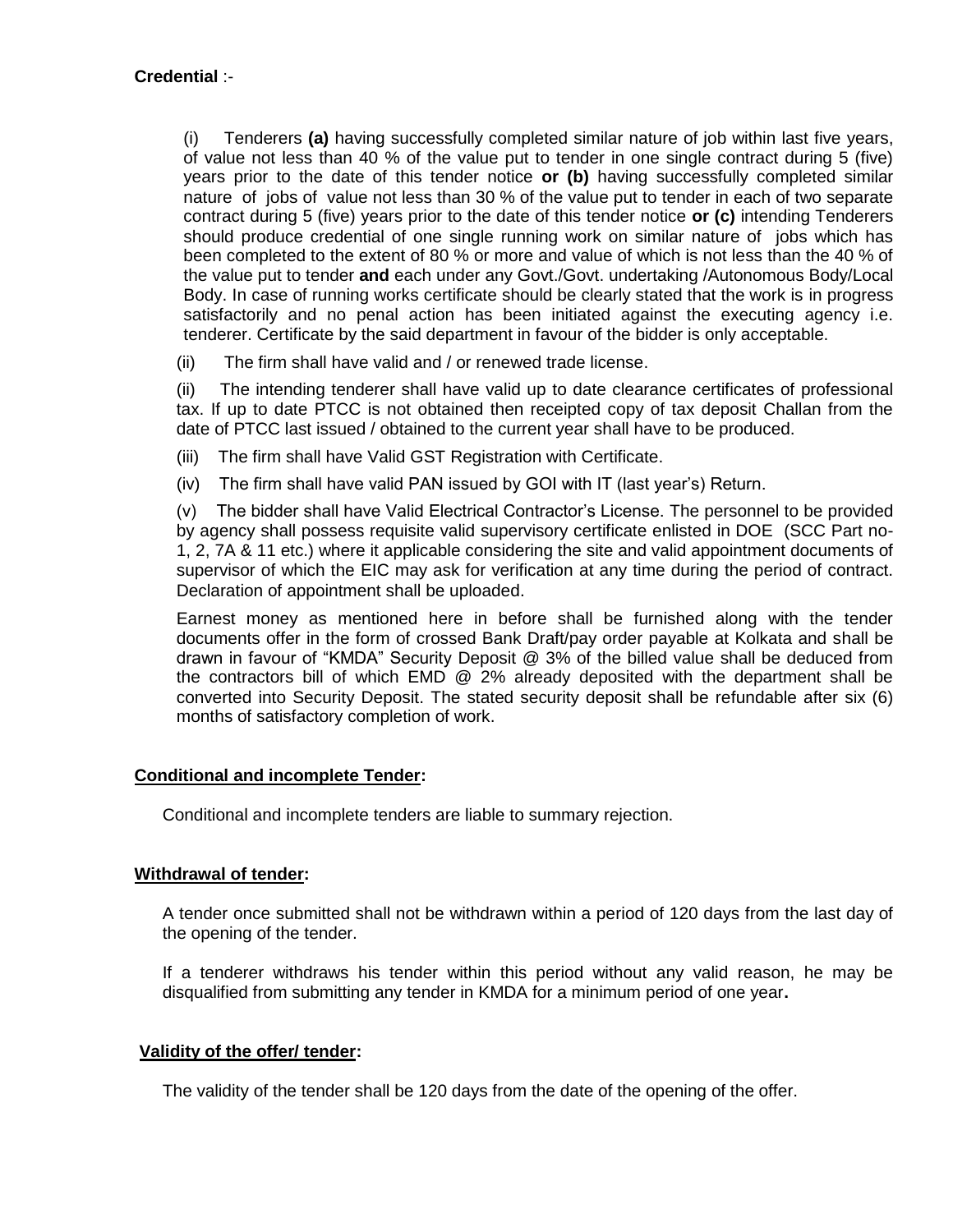## **Rates inclusive of all charges:**

As stated elsewhere the rate quoted by the tenderer shall be inclusive of all elements of taxes and duties, demands**.**

## **Payment of wages and other regulatory benefits:**

The wages and other regulatory benefits / viz. ESI, EPF & Bonus, as per the prevailing rules, regulations, acts etc of the state and union Govt. shall be provided to all the personnel deployed by the contractor from time to time for undertaking the work. In no case, the department shall not be held responsible for any eventualities in this regard.

## **Acceptance of Tender**

I. Lowest valid rate should normally be accepted. However, the Tender accepting Authority does not bind himself to do so and reserves the right to reject any or all the tenders, without assigning any reasons thereof.

II. During the entire process of the tender, if it is found that any penal measures imposed by any Govt/ Semi-Govt/ Autonomous body against any intending tenderer, the Authority reserves the right to reject any bid offered by the said tenderer.

## **Disclaimer :**

All expense for preparing and submission of the tender bid shall be to the bidder"s account and shall no way be refunded/ compensated in any form.

KMDA reserve the right to reject or accept or split any or all tenders / bids without assigning any reasons what so ever.

KMDA reserves the right to terminate the tender without assigning any reason what so ever in nature at any point of time during pendency of the contract by serving upon seven days written notice to the contractor even after award of the contract and execution of field work without entertaining any claim for loss of profit or compensation of any kind and of any nature whatsoever.

Complete and Sealed tender documents / offers will be received in the Tender Box kept in the office of the (1) SE, EC-II, EM Sector, KMDA, 2<sup>nd</sup> Floor, 'C' Block, Unnayan Bhavan, Sector-II, Salt Lake, Kolkata-700 091; (2) EE, ED-I, EM Sector, KMDA, Ground Floor, "L" Block, Unnayan Bhavan, Sector-II, Salt Lake, Kolkata-700 091 and (3) EE, ED-VIII, EM Sector, KMDA, 2<sup>nd</sup> Floor, "L" Block, Unnayan Bhavan, Sector-II, Salt Lake, Kolkata-700 091.

Intending and interested tenderer or their authorised representative may remain present during opening of the tender as per the date and time mentioned above.

> Executive Engineer Electrical Division-I EM Sector, KMDA